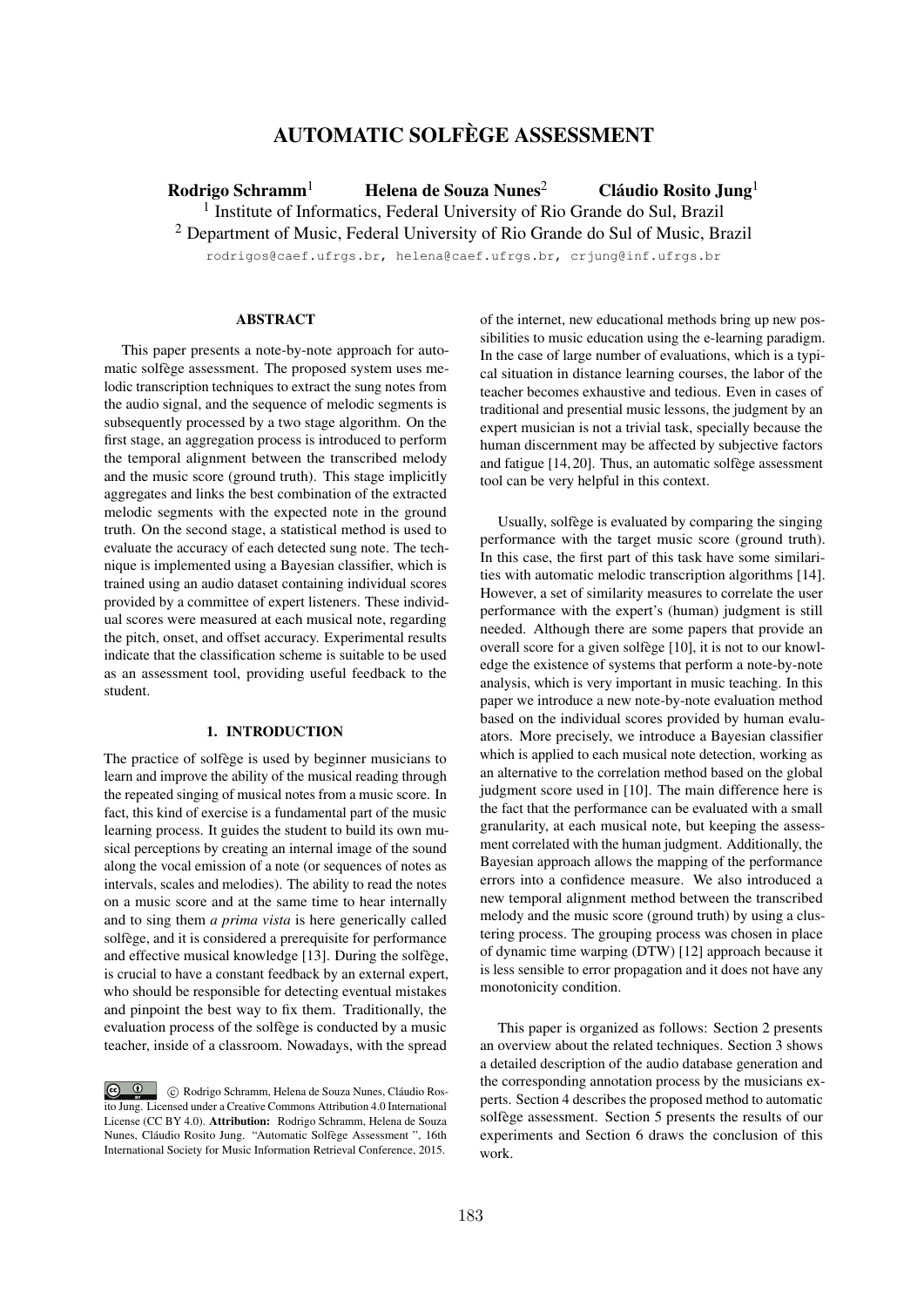# 2. RELATED WORKS

As far as we know, there is no method for solfège evaluation in a note-by-note scale. Therefore, this section will revise some papers that tackle related problems. For example, Jha and Rao [4] focused on the vowel quality of the singing voice. The authors use low-level features, including the spectrum envelope and pitch contour for singing evaluation. Their algorithm detects the onset of each vowel by searching for rapid changes in specific frequency bands that characterize the vowel formants, and then correlates each vowel with an articulatory space by a linear regression scheme. Miryala et al. [8] do not perform assessment directly, but their approach automatically identifies vocal expressions as voice glides and vibratos, which could be also used as a kind of singing evaluation.

The related problem of melodic transcription has been studied by several researchers. The common pipeline on the melody transcription techniques splits the process in lowlevel feature estimation, note segmentation and labeling, and post processing [3, 11]. For example, [19] implemented a melodic transcription algorithm by detecting a sequence of fundamental frequencies in a frame-wise fashion, which are subsequently converted into observation probabilities and used in a Hidden Markov Model (HMM). Ryynanen and Klapuri [17] implemented a similar approach, but extending the number of low-level features. Thus, besides the fundamental frequency estimates, they also mapped into probabilities distributions the features regarding voice/ unvoice, accent, and meter estimation. Frequently, a musicological model is also included in music transcription algorithms to improve the system accuracy, acting as a prior probability. The authors of [19] also incorporate a duration model, which maps probability density functions with the subdivisions and multiples unities of the beat time. Musicological models might be used to detect the tonality and the rhythmic structure of the musical performance, constraining the output options and consequently improving the accuracy [5]. Unfortunately, the musicological model cannot be directly used as *a priori* information on assessment tools since it is not possible to have any expectation about the student singing performance.

The work by Molina et al. [10], which explores the singing assessment regarding note-based melodic similarities, as well as the temporal alignment between the student performance and the target melody, has similar goals to ours. Despite the use of note-level similarity measures, the final evaluation is built using the global assessment scores from the human experts, who had placed a global score (between 1 and 10) for each singing performance on a previous training stage. The estimated correlations in [10] seem to be advantageous to extract a measure of quality in a global context. However, as a drawback, that approach discard local (note level) information from the experts' evaluation. In other words, it is not possible to precisely locate and quantify the note(s) responsible for a bad or good score from the singing performance. A small extension of this approach was presented in [6], including new audio spectral features. A recent work [9] shows a taxonomy of evaluation

measures used in several automatic singing transcriptions algorithms. Most of the tabulated approaches have used evaluation measures for singing transcription algorithms based on note/frame-level error. There are also some strategies that use time warping alignment information between the ground truth and the transcribed melody [10]. Despite the variety and effort to build robust and comprehensive evaluations measures, these previous ideas cannot be directly used in the context of solfège assessment. In fact, the used definition of correct pitch/ onset/offset in [9] applies ranges of tolerance with fixed values, that may be a reliable procedure to compare distinct algorithms of melodic transcription. However, it may not agree with the human judgment perception in a solfège assessment context. Some authors [6,10] tried to solve this issue connecting the expert analysis with the evaluation measures, but the final human evaluation carries out only a global interpretation, lacking in details at individual sung notes. In the next sections we present our dataset and proposed model for solfège assessment. This model aims to evaluate individual sung notes, giving a note-based feedback that makes a meaningful link with the human judgment by musician experts.

#### 3. PROPOSED DATASET AND ANNOTATIONS

The proposed dataset consists of sequences of musical intervals in the chromatic scale. The audio recordings were done using seven adults, including trained (three) and untrained (four) singers ranging from 17 to 61 years old. These melodic sequences were recorded during four months, in mono format with a sample rate of 44100*Hz* and 16 bits quantization.

It was decided to support the singing process by a reference piano audio track, since a part of the group of singers was unable to read music scores. In this reference audio track, the intervals were played in sequence, but with gaps between them. Each singer filled these gaps repeating the previous heard melodic interval at the next beat time, and all recording sessions were synchronized by a metronome.

The singers were asked to choose and, if possible, to diversify the used phonemes. They were also asked to sing freely, but respecting the pitch, attack and duration of the previously indicated sounds, aiming to capture real examples of spontaneous everyday singing. Intentionally aiming to capture a higher variability of natural situations, the recordings were conducted in two distinct environments: a part of the examples was recorded in a studio, where the resulting audio records are clean; another part of the audio records was done in informal conditions, presenting some background noise and reverberation.

A total of 21 sessions were recorded, containing (twelve ascending intervals and twelve descendants intervals of the chromatic scale). Each singer performed the melodic intervals in three distinct tempos: Adagio, 60 bpm; Andante Moderato, 90 bpm; and Allegro, 120 bpm. Along with the recordings, an annotation process was conducted by a committee of experts (five graduated musicians with more than ten years of experience in solfège assessment auditions) in order to label each sung note from the recorded dataset into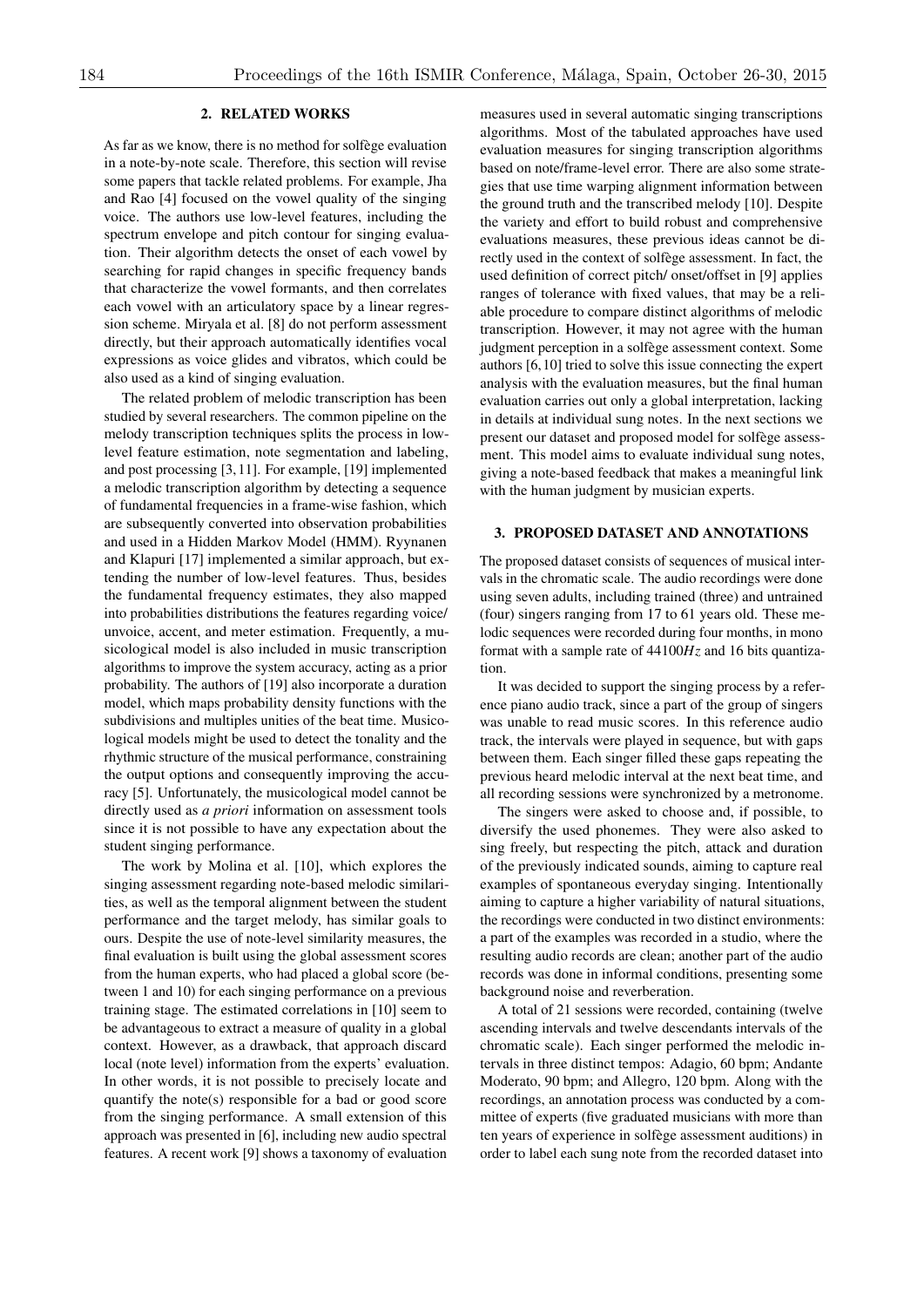two possible categories (correct and incorrect) regarding the pitch, onset and offset accuracy. Before each annotation section, the committee was advised to hear some random samples from the dataset. This warmup procedure was important because it helped to create an agreement among the experts, who shared some important characteristics and aspects of the recorded melodic intervals. As the dataset was broken in parts, this process was repeated in several days, until the whole set of audio records had been evaluated (in fact, the whole process for building the annotated dataset took several months).

For each sung note in the audio dataset, all the five evaluators casted a vote (correct or incorrect) regarding each analyzed parameter (pitch, onset and offset). As it will be explained in the next section, disagreement among the evaluators were kept and used to model our probabilistic classifier. Also, each note is assigned to a single label (correct or incorrect) regarding to each parameter, based on the majority of votes cast by the experts (i.e., at least 3 votes for the same label). Hence, some labels can be considered more reliable than others, based on the number of votes. For example, regarding the pitch, 15*.*38% of the samples received 3 votes in agreement, which means an expressive degree of doubt among the experts. The same analysis was made for the onset and offset parameters, and the percentage of notes with 3 votes (doubt) was 10*.*71% and 12*.*09%, respectively. The final annotated dataset contains 3276 labeled samples.

## 4. OUR MODEL

The proposed computational model for automatic solfège evaluation is structured in two main stages. The first stage performs the melodic transcription, using the pYIN algorithm [7] to extract the fundamental frequency from the audio signal. The pYIN algorithm is a modification of the smoothing procedure of the YIN technique [1], introducing a probabilistic variant that outputs multiple pitch candidates along with the associated probabilities. It also employs a Hidden Markov Model (HMM) based on [16] to perform the pitch tracking, providing an improvement in the accuracy of the standard YIN. The extracted frame-wise sequence *f*<sup>0</sup> is then segmented and labeled into segments of music notes using the hysteresis approach of [11]. After, in this stage, we introduced a new alignment procedure, where the transcribed sung segments are aligned with the music score. This procedure converts group of melodic segments into atomic unities (music notes) and allows a direct comparison (note against note) between the transcribed melody and the ground truth. In the second stage, a probabilistic classifier performs the note-based evaluation. The algorithm takes the generated sequence of notes from the previous stage and applies a Bayesian classifier to evaluate the accuracy of the parameters pitch, onset and offset. At this stage, a rejection procedure is also introduced to map the doubt from the categorization (correct or incorrect) given by the expert listeners. These stages are described next.

#### 4.1 Melodic alignment

To evaluate the solfège performance, a comparison of the singing performance with the target music score (ground truth) is required. Thus, after obtaining the automatic melodic transcription (using [7] and [11]), it is still necessary to connect each transcribed note with its corresponding note in the music score.

The first challenge is the fact that the melodic transcription often generates groups of fragmented notes (segments), which should be mapped to only one element of the ground truth. Each melodic fragment is represented by *fil*, where *i* is the segment index and *l* is the relative index of each frame within this segment. Additionally, as in [10], there is no assumption of synchronization by a metronome in our approach, so that the transcribed notes might be misaligned. In [10], an integrated dynamic time warping procedure (DTW) was employed to perform the time alignment in a frame-wise fashion. However, in some cases, the boundary condition of the DTW algorithm might propagate the accumulated matching error, which causes an undesirable alignment between the transcribed sequence and the ground truth.

Here, we propose a new alignment process that, at the same time, groups note fragments and also maps the resulting block with the correspondent music note in the ground truth. Despite being similar to the DTW approach, it does not propagate the cumulative error since it does not need to obey the boundary condition of the DTW algorithm. The joint grouping/alignment process was designed as a brute force algorithm that is implemented using a cost matrix *C*. For each note  $k$  in the ground truth, the algorithm computes the cumulative distance measure considering all possibilities of grouping of adjacent segments, starting at segment index *i* and stopping at segment index *j*. This algorithm is efficiently built with the support of a 3D data structure, as depicted in Figure 1a. Thus, for each possible combination  $(k, i, j)$ , a dissimilarity measure is computed as

$$
C(k,i,j) = \alpha_1 \Delta f(k,i,j) + \alpha_2 \Delta d(k,i,j) +
$$
  
\n
$$
\alpha_3 \Delta s(k,i,j) + \alpha_4 \Delta e(k,i,j),
$$
 (1)

where

$$
\Delta f = |f_k^{gt} - median(f_{i,1}...f_{j,l_{max}})|
$$
 (2)

is the pitch distance between the ground truth note *k* and the median values of  $f_0$  belonging to the range starting at first frame of the segment *i* and finishing at the last frame *lmax* of the segment *j*,

$$
\Delta d = |D_k^{gt} - \sum_{m=i}^{j} D_m|
$$
 (3)

measures the duration difference (in seconds) between the note *k* in the ground truth  $(D_k^{gt})$  and the group formed from segment *i* to *j* in the transcribed melody  $(D_i)$  is the duration of segment *i*),

$$
\Delta s = |S_k^{gt} - S_i| \tag{4}
$$

accounts for the delay or advance (in seconds) of the onset of the first segment of the selected group and the ground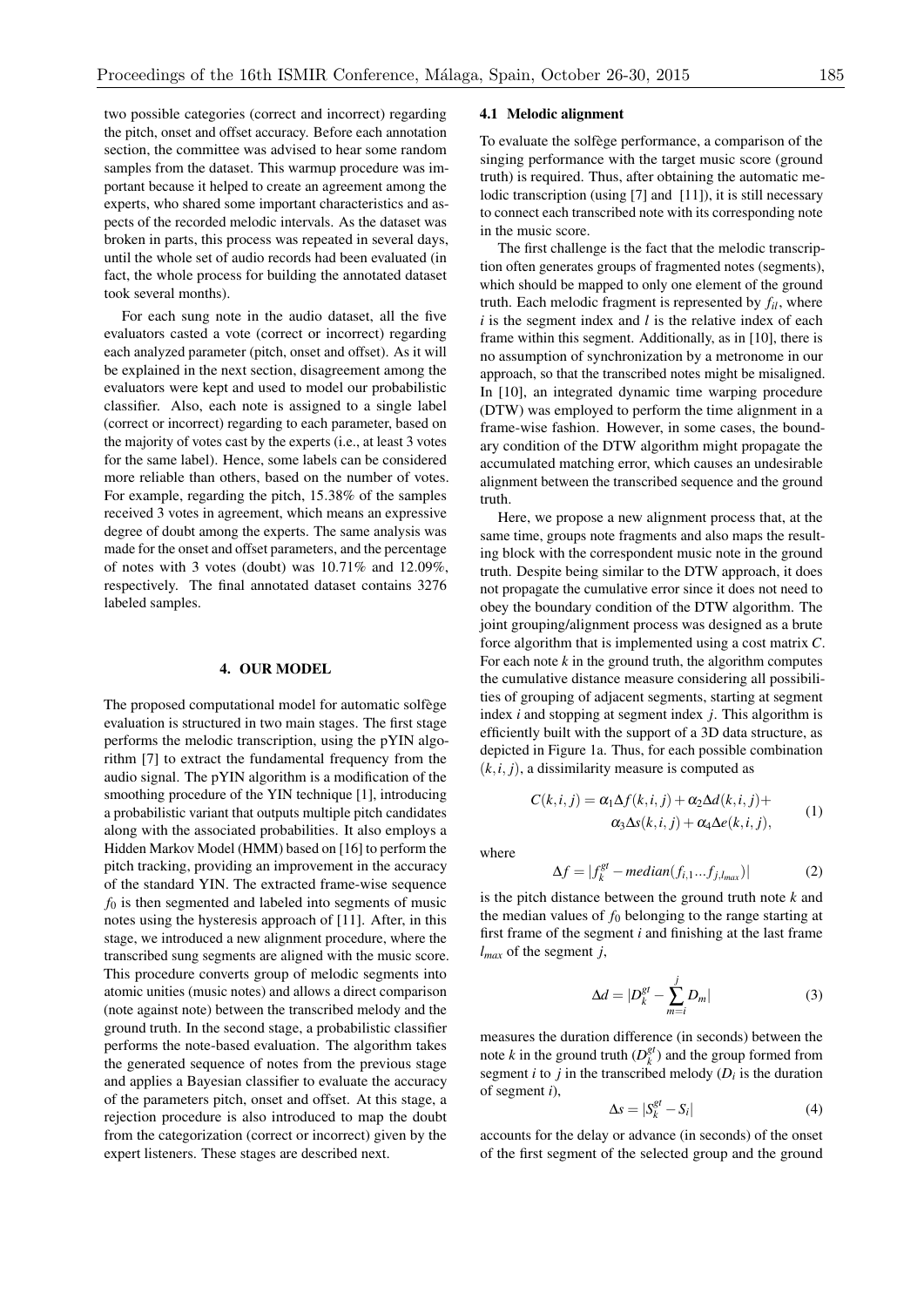

Figure 1: (a) 3D structure used to compute the similarities between the transcribed melodic segments and the music score. (b) Grouping process of several segments (gray) into one music note (blue). (c) The best grouping for the note *k* in the ground truth is found by the indexes *i* (first element) and *j* (last element), which minimize the function  $C(k, i, j)$ .

truth note *k*, and analogously

$$
\Delta e = |E_k^{gt} - E_j| \tag{5}
$$

accounts for the delay or advance of the offset (in seconds). The coefficients  $\alpha_i$  are weights to balance the individual contribution of each measure, and our experiments show that  $\alpha_1 = 1.0$ ,  $\alpha_2 = 2.0$ ,  $\alpha_3 = 2.0$ ,  $\alpha_4 = 2.0$  is a good combination.

The grouping process and its mapping to the ground truth sequence is achieved by a function

$$
\upsilon(k) = (i_k, j_k) = \underset{i,j}{\text{argmin}} C(k, i, j),\tag{6}
$$

so that each note *k* is mapped to the group of segments from indices *i* (first segment) to *j* (last segment), obtaining the final and consolidated transcribed note.

The computational complexity of the alignment process in the worst case is  $O(MN^2)$ , where *M* is the number of music notes in the ground truth and *N* is the number of melodic segments. However, the inclusion of components  $\Delta s$ and  $\Delta e$  in Eq. (1) makes the magnitude of the dissimilarity measure to grow fast when the group of segments is far from the expected time position. As a consequence, it is possible to interrupt the brute force search loop in a few iterations by limiting the value of  $C(k, i, j)$ . Furthermore, the window of evaluation containing the melodic segments can be restricted to begin closer to the target note. This process will also decrease the computational cost and also avoid eventual local minimum issues in Eq. (6). Figure 1b illustrates one example of the grouping and alignment process, in which six segments are mapped into three notes.

#### 4.2 Note-based evaluation

After the alignment achieved by the melodic transcription, the system performs the note-based assessment. Distinct probability density functions are modeled to represent the correct and incorrect sung notes, regarding individually to the pitch  $(\Delta f)$ , in midi scale), onset  $(\Delta s)$ , in seconds) and offset  $(\Delta e)$ , in seconds) deviations. For each sung note, a Bayesian classifier assigns the parameters pitch, onset and offset into correct  $\varphi$  or incorrect  $\overline{\varphi}$  categories. Next, the Bayesian classification process will be explained, focusing on the  $\Delta f$  (pitch) parameter. However, it is worth noting

that the classification process is also individually applied to  $\Delta s$  and  $\Delta e$  in an analogous way.

Figure 2a shows the histograms of the pitch deviations for correct and incorrect categories based on the expert's evaluation, denoted by  $\varphi_{\Delta f}$  and  $\overline{\varphi}_{\Delta f}$ , respectively. As it can be observed, the histogram of  $\varphi_{\Lambda f}$  presents a sharp peak close the origin (related to low pitch errors), as expected. Nevertheless, the two categories present considerable overlap, corroborating the discrepancies in the accuracy evaluation by experts when for intermediate errors in the pitch. In fact, since we had used the individual ratings of each note from all evaluators to build de histograms, the pitch deviation  $\Delta f$  related to a note that received conflicting labels among the evaluators contributes both for the histograms of  $\varphi_{\Delta f}$  and  $\overline{\varphi}_{\Delta f}$ .

A conditional probability density function is then estimated from the distributions of  $\Delta f$  for each class  $r \in$  $\{\varphi_{\Delta f}, \overline{\varphi}_{\Delta f}\}$ , so that a posterior probability (that can be considered a measure of confidence) can be easily obtained. Among several existing parametric probability density functions (PDFs) for modeling positive random variables, the Gamma distribution was chosen because it has been successfully used to model similar problems [18], which have similar characteristics to our data, such as single mode and frequently skewed shape. The *gamma* PDF, parameterized by the two positive parameters shape  $\alpha_r$  and scale  $\theta_r$ , is given by:

$$
p(\Delta f|r) \sim Ga(\Delta f; \alpha_r, \theta_r) = \frac{\Delta f^{\alpha_r - 1} e^{\frac{-\delta_r}{\theta_r}}}{\Gamma(\alpha_r) \theta_r^{\alpha_r}},
$$
 (7)

where  $\Gamma$  is the *gamma* function.

The shape  $(\alpha_r)$  and scale  $(\theta_r)$  parameters for each class  $r \in {\varphi, \overline{\varphi}}$  were estimated using a maximum likelihood approach [15]. Given the PDFs  $p(\Delta f | \varphi)$  and  $p(\Delta f | \overline{\varphi})$ , we can estimate the *posterior* probability of the pitch of a correct/incorrect sung note by using the Bayes rule [2]:

$$
p(r|\Delta f) = \frac{p(\Delta f|r)P(r)}{p(\Delta f)},
$$
\n(8)

where  $p(\Delta f) = p(\Delta f | \varphi)P(\varphi) + p(\Delta f | \overline{\varphi})P(\overline{\varphi})$  is the overall distribution of  $\Delta f$ , and the *prior* probabilities  $P(\varphi)$  and  $P(\overline{\varphi})$  are defined as equiprobable.

Figure 2b illustrates the decision boundary for  $\varphi_{\Delta f}$  and  $\overline{\varphi}_{\Lambda f}$  as a red vertical dashed line, and it can be observed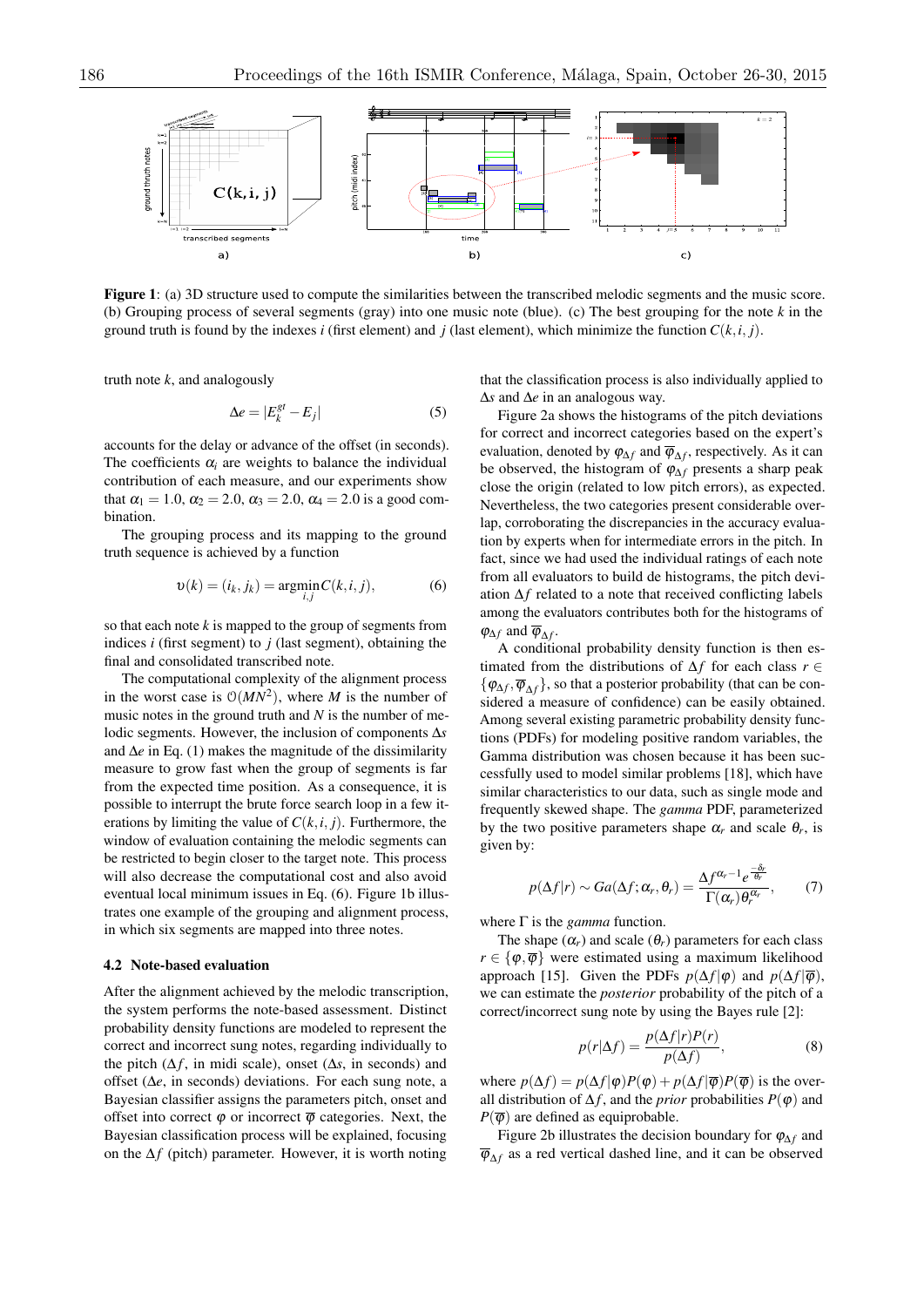

**Figure 2:** (a) Histogram of  $\Delta f$  for classes  $\varphi$  and  $\overline{\varphi}$  along with fitted Gamma PDFs. (b) Posterior probabilities, along with acceptance and rejection regions.

that there is a "fuzzy" decision boundary around it. In this region, there is considerable overlap between  $p(\Delta f | \varphi)$  and  $p(\Delta f | \overline{\varphi})$ , causing the winning posterior probability to be just a little above 0.5. Since this overlap region is caused in part by conflicting labels from the evaluators, an appropriate option is to reject samples that fall inside this fuzzy region. As in [18], the errors (or misclassifications) are converted into rejects using the Bayes rejection rule for the minimum error [21]. The rejection rule splits the sample space into an acceptance region *A* and a rejection region *R*, that is given by:

$$
R(T_{\Delta f}) = {\Delta f | 1 - \max_{r} p(r|\Delta f) > T_{\Delta f}},
$$
\n(9)

$$
A(T_{\Delta f}) = {\Delta f | 1 - \max_{r} p(r|\Delta f) \le T_{\Delta f}}, \tag{10}
$$

where the threshold  $T_{\Delta f}$  balances the tradeoff between the number of rejected samples and the error rate  $e(T_{\Delta f})$ , given by:

$$
e(T_{\Delta f}) = \sum_{\Delta f \in A(T_{\Delta f})} \left(1 - \max_{r} p(r|\Delta f)\right) p(\Delta f). \tag{11}
$$

The choice of the threshold  $T_{\Delta f} = 0.33$  was determined from a set of experiments where the classification accuracy and the number of rejections were taken into account (more details about this choice are presented in section 5). The posterior probabilities and the boundaries between regions *A* and *R* generated by this threshold are shown in Figure 2b.

Thus, regarding the pitch accuracy and using the Bayesian classifier given by Eq. (8) in combination with the rejection procedure provided by Eqs. (9) and (10), each sung note is classified into three possible classes: correct, incorrect, or undetermined (reject). When a classification is

done (correct or incorrect), the corresponding probability measure is also used to provide a meaningful feedback of confidence to the user. The whole note-based evaluation process is also done independently for the onset and offset note accuracy. This means that, for each sung note, the system output gives individual class labels and confidence measures for pitch, onset and offset.

#### 5. EXPERIMENTAL RESULTS

Aiming to extract an objective evaluation of the proposed solfège assessment system, a set of experiments were conducted using the annotated audio dataset described in Section 3. From the audio recordings, we extracted the melodic transcriptions, which were subsequently aligned with the ground truth, as described in Section 4.1. The pitch, onset and offset deviations  $(\Delta f, \Delta s)$  and  $\Delta e$ ) were computed from the comparison between the ground truth and the aligned melodies, and a subset of the samples was used to estimate the parameters required in the corresponding Gamma PDFs. The remaining samples were reserved to test the model.

For the validation scheme, we used a 10-fold crossvalidation scheme, in which the dataset is split randomly into ten equal parts. For each round of the cross-validation, 9 folds are used to train the probabilistic model and the remaining fold is used to validate the Bayesian classifier described in Section 4.2. In our experiments, we used the Bayesian classifier with and without the rejection rule. In both situations, the system classifies each parameter (pitch, onset, offset) of each sung note in two possibles categories: correct or incorrect (when the rejection rule was applied, some notes were kept unclassified).

Table 1 shows the confusion matrices generated by the Bayesian classifiers for the pitch, onset and offset without the rejection rule, and the accuracy is over 90% for the three analyzed parameters. Also, the system tends to produce more false negatives (i.e., mark as incorrect a correctly sung note) then false positives, particularly for the offset parameters, being a "rigid" evaluator. The misclassification errors are caused by two main reasons: first, a possible bad melodic transcription and/or bad alignment between the sung fragments and the ground truth can introduce errors on the similarities measures; second, the disagreement between the human evaluators generated an inherently fuzzy region near to the decision boundary. In fact, as noted in Section 3, 10 to 15% of the notes presented strong disagreement among the evaluators, so that the ground truth label may not be reliable.

The rejection rule provided by Eq. 9 avoids the classification of samples that potentially fall inside this fuzzy region. The effect of varying the rejection thresholds in the percentage of accepted samples and also the accuracy for the pitch, onset and offset analysis is shown in Figure 3. As expected, lower thresholds decrease the number of accepted samples and increases the accuracy rate. Although the definition of an optimal value for the threshold is difficult, the accuracy should be as maximum as possible while the number of rejected samples should be minimal. As the focus of this work is on music education, we believe it is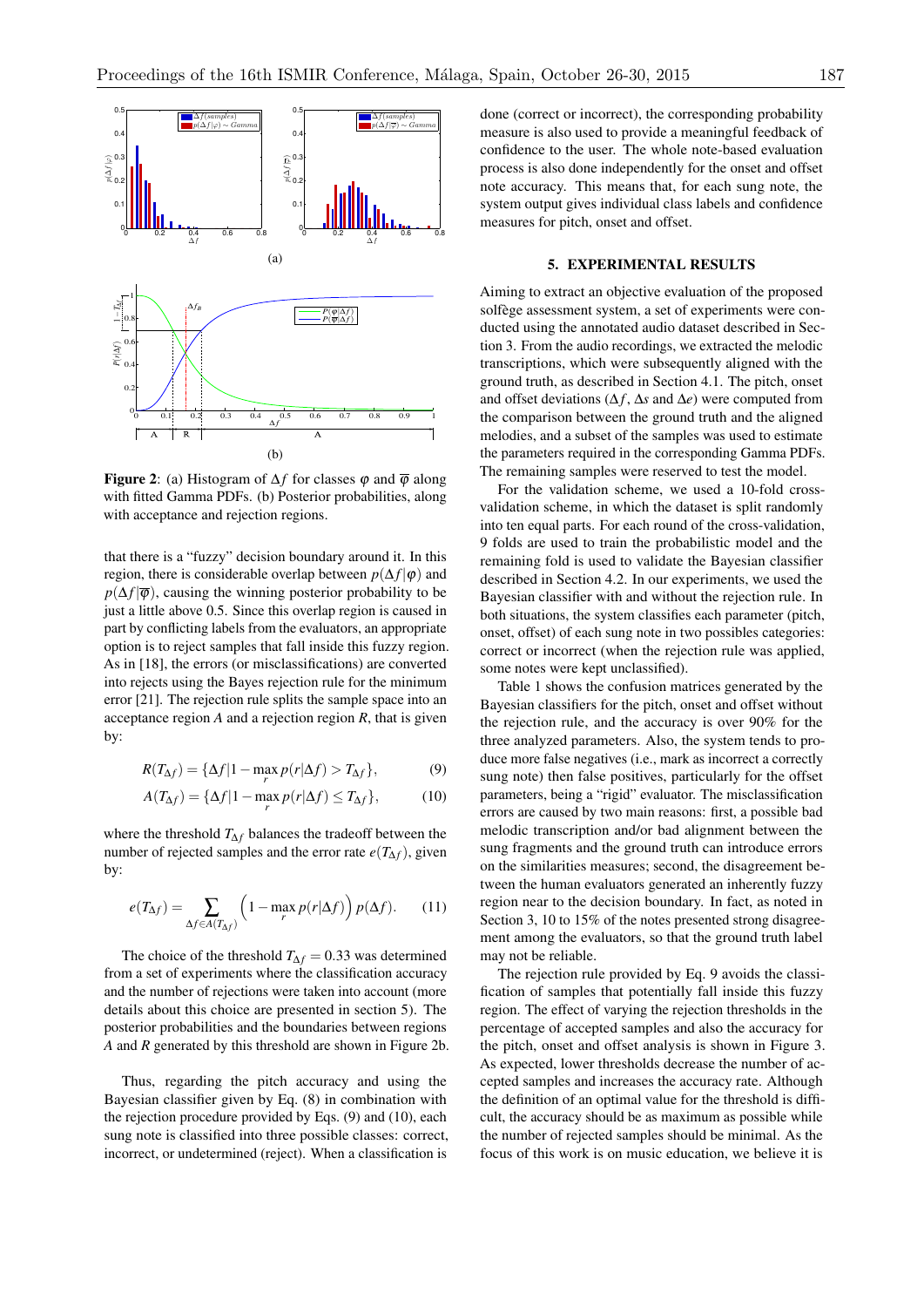

Table 1: Evaluation of the proposed approach using 10-Folds cross validation without the Bayesian rejection rule.



Table 2: Evaluation of the proposed approach using 10-Folds cross validation with the Bayesian rejection rule. The system can answer in 90% of the times, increasing the final accuracy in almost 4%.



Figure 3: Comparative of the accuracy versus the number of non-rejected samples. Solid lines show the accuracy evolution, which are affected by the thresholds  $T_{\Delta f}$  (pitch),  $T_{\Lambda s}$  (onset), and  $T_{\Lambda e}$  (offset).

preferred to not have an answer than to provide an incorrect feedback. Based on this assumption, and also considering that the percentage of samples with doubt from the expert evaluation is over 10%, we decided to set all thresholds to reject 15% of the samples in average.

Table 2 shows the accuracy evaluation for the 10-fold experiment using the Bayesian classifier with the rejection rule, in which the rejection thresholds  $T_{\Delta f}$  (pitch),  $T_{\Delta S}$  (onset) and  $T_{\Delta E}$  (offset) were set so that 15% of the samples are rejected, matching approximately the percentage of samples with dubious labels. As it can be observed, the overall accuracies for all analyzed parameters increased in 3-5% when compared to the option without rejection, reaching up to almost 96% accuracy. Also, the number of false negatives was greatly reduced, particularly for the offset evaluation. This fact indicates that when in doubt, the evaluators tend to label a note as correct rather than incorrect. Furthermore, 32–35% of the rejected samples received 3 agreeing votes by the experts, which means that our system is removing more than twice of the samples related to the experts' doubt when compared with the whole dataset.

# 6. CONCLUSION

This paper presented a note-by-note approach for automatic solfège assessment focused on musical education, in which each sung note is evaluated considering the human evaluation perception in small scale, focused on the parameters of pitch, onset and offset at a specific part of the solfege practice. The proposed system uses melodic transcription techniques to extract the sung notes from the audio signal, and the sequence of melodic segments is subsequently processed by a two stage algorithm. In the first stage, an aggregation process was introduced to perform the temporal alignment between the transcribed melody and the music score (ground truth). This stage implicitly aggregates and links the best combination of the extracted melodic segments with the expected notes in the ground truth. The proposed alignment process does not impose the DTW boundary condition between the two sequences, avoiding the propagation of the accumulated matching error. In the second stage, a Bayesian classifier is used to evaluate the accuracy of each detected sung note. This statistical model was trained using a combination of the extracted measures  $(\Delta f, \Delta s, \text{ and } \Delta e)$  with the individual scores provided by a committee of expert listeners.

Experimental results indicate that the classification scheme achieved accuracy rates in the range 90–91% without using the rejection rule (i.e., feedback for all evaluated notes), and 93–96% using the Bayesian rejection procedure (for the chosen thresholds, our tool is able to give feedback in 85% of the trials in average). Besides the classification label (correct, incorrect or undefined), the system also provides probability measure, which helps to indicate how likely correct or incorrect was the performance of the sung note. As future work, new research is planned to integrate new audio features, as well as the usage of lyrics analysis, to improve the segmentation and alignment on the first stage of this approach.

Acknowledgements: Thanks to CAPES Foundation, Ministry of Education of Brazil, scholarship BEX-2106/13-2.